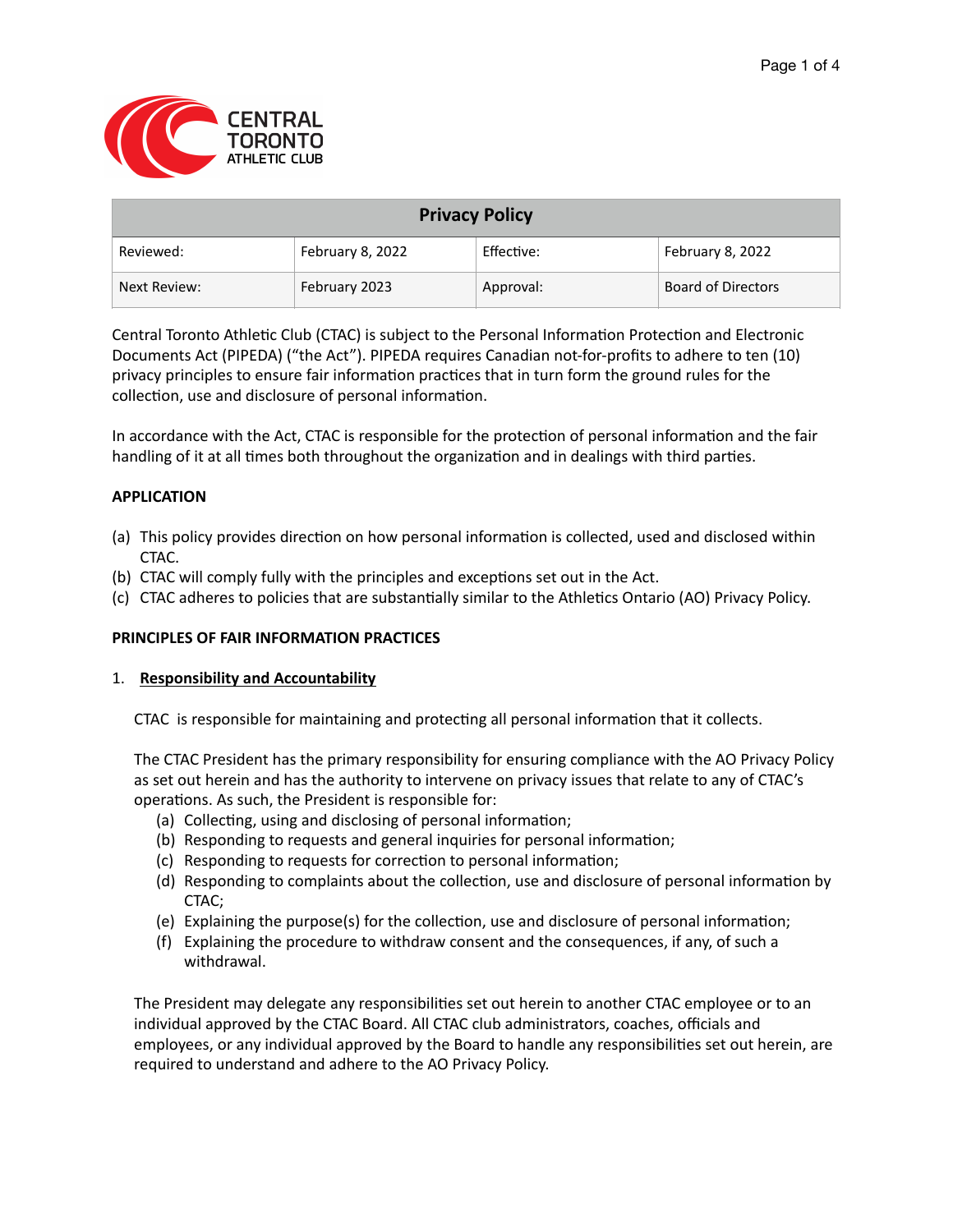## **2. Identifying Purposes**

The purposes for which personal information is collected shall be identified by or on behalf of CTAC at or before the time the information is collected. This includes the reason(s) for collecting the information and how it will be used. If the reason(s) for collecting the information and/or how it will be used changes after the information is collected, CTAC will inform the affected individual(s) and obtain consent before the information is used.

# **3. Consent**

CTAC requires an individual's consent for the collection, use, or disclosure of personal information:

- (a) Before or when any personal information is collected by or on behalf of CTAC, or when the reason(s) for collecting the information and/or how it will be used changes, CTAC will obtain consent from the individual whose personal information is collected, used or disclosed.
- (b) For an individual who is a minor, seriously ill, or mentally incapacitated, consent may be obtained from a legal guardian, or person having power of attorney.
- (c) Consent may be obtained in person, by phone, by fax, by mail, by email or by internet, or by any other reasonable method, whether express or implied.

Personal information may be collected from more than one source and combined.

## 4. **Limiting Collection**

CTAC limits the information it collects to what is needed for specific purposes identified by the association at the time the personal information is collected. Information is collected by fair and lawful means.

## **5. Limiting Use, Disclosure, and Retention**

CTAC will limit the use and disclosure of the personal information it has collected to the purpose(s) for which it was collected, unless the individual otherwise consents or the use or disclosure is authorized by law.

Where possible, CTAC will use contracts or other agreements to ensure the protection of personal information that has been collected by CTAC and that is transferred to a third party (i.e., Athletics Ontario) for use, including but not limited to:

- (a) The personal information transferred to a third party will be limited to what is needed by and for the purposes necessary for the third party to fulfil the contract or agreement.
- (b) The third party will be required to refer to CTAC any requests for access to or complaints about the information provided.
- (c) When the personal information is no longer required by the third party, the third party will be required to either return the information to CTAC or dispose of it in a manner acceptable to CTAC.

Personal information collected by or on behalf of CTAC will be retained only as long as necessary to satisfy the purpose(s) for which it was collected. Any personal information collected by or on behalf of CTAC that is no longer required for an identified purpose or a legal requirement will be destroyed, erased or rendered anonymous in a manner that will prevent improper access.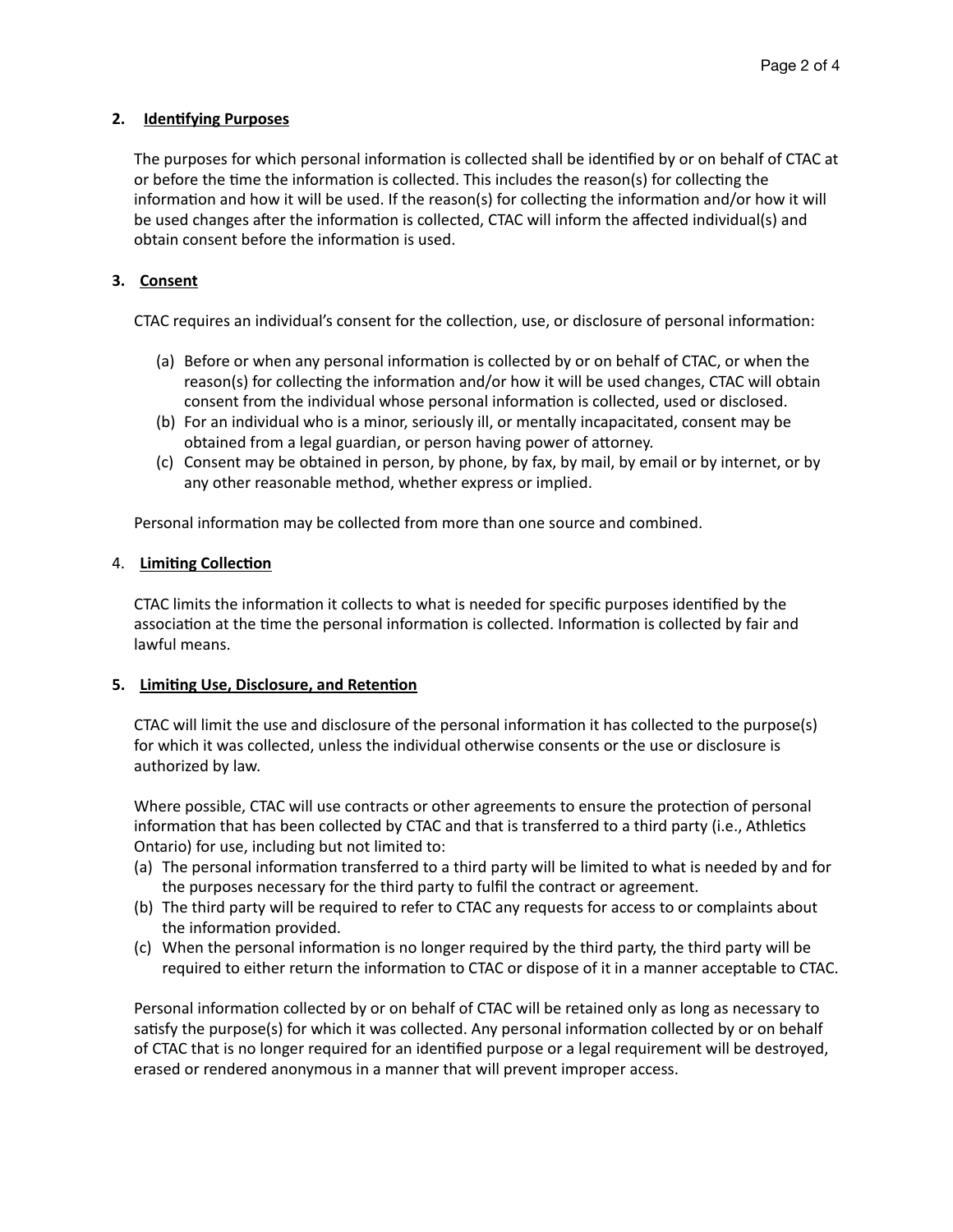# 6. **Accuracy**

CTAC will make efforts to keep the personal information collected as accurate, complete and up-todate as is necessary, taking into account the purpose(s) for which the information is collected and the interests of the individual.

## 7. **Safeguards**

Personal information shall be protected by security safeguards appropriate to the sensitivity of the information.

CTAC will make efforts to protect the personal information collected with appropriate safeguards and security measures:

- (a) Information may only be accessed by approved officials or employees, or by other persons designated as such by CTAC, and only to the extent necessary for the identified purpose(s).
- (b) Personal information will only be disclosed to a third party when:
	- i. reasonable steps are taken to identify the individual requesting the personal information;
	- ii. the individual requesting the information is able to establish his/her right to access the personal information requested; and
	- iii. the proposed use of the personal information requested is consistent with the consent given with respect to the collection, use and/or disclosure of the personal information.
- (c) Personal information may only be stored, modified or deleted by the President or his/her delegate as set out herein.
- (d) Physical safeguards include restricted physical access to CTAC offices and secure storage facilities.
- (e) Technological safeguards include restricted file access, computer passwords, firewalls, and file encryption procedures.

### **8. Openness**

CTAC shall make readily available to individuals specific information about its policies and practices relating to the management of personal information. Any requests or enquiries about this policy can be directed to the CTAC President.

### 8. **Individual Access**

Any individual that has provided personal information to CTAC shall have access to that personal information collected, used or disclosed by or on behalf of CTAC. An individual may review, amend or update the personal information collected about him/her.

If CTAC refuses access to an individual to their personal information collected, CTAC will provide to the individual the reason(s) for the refusal and any recourse available.

Where possible, a response to a request for access to personal information by an individual will be made within 30 days of the request.

CTAC will make every effort to provide access of any individual to his/her personal information at minimal or no cost. If a cost is anticipated to provide the information requested, CTAC will advise of the cost prior to disclosing the information.